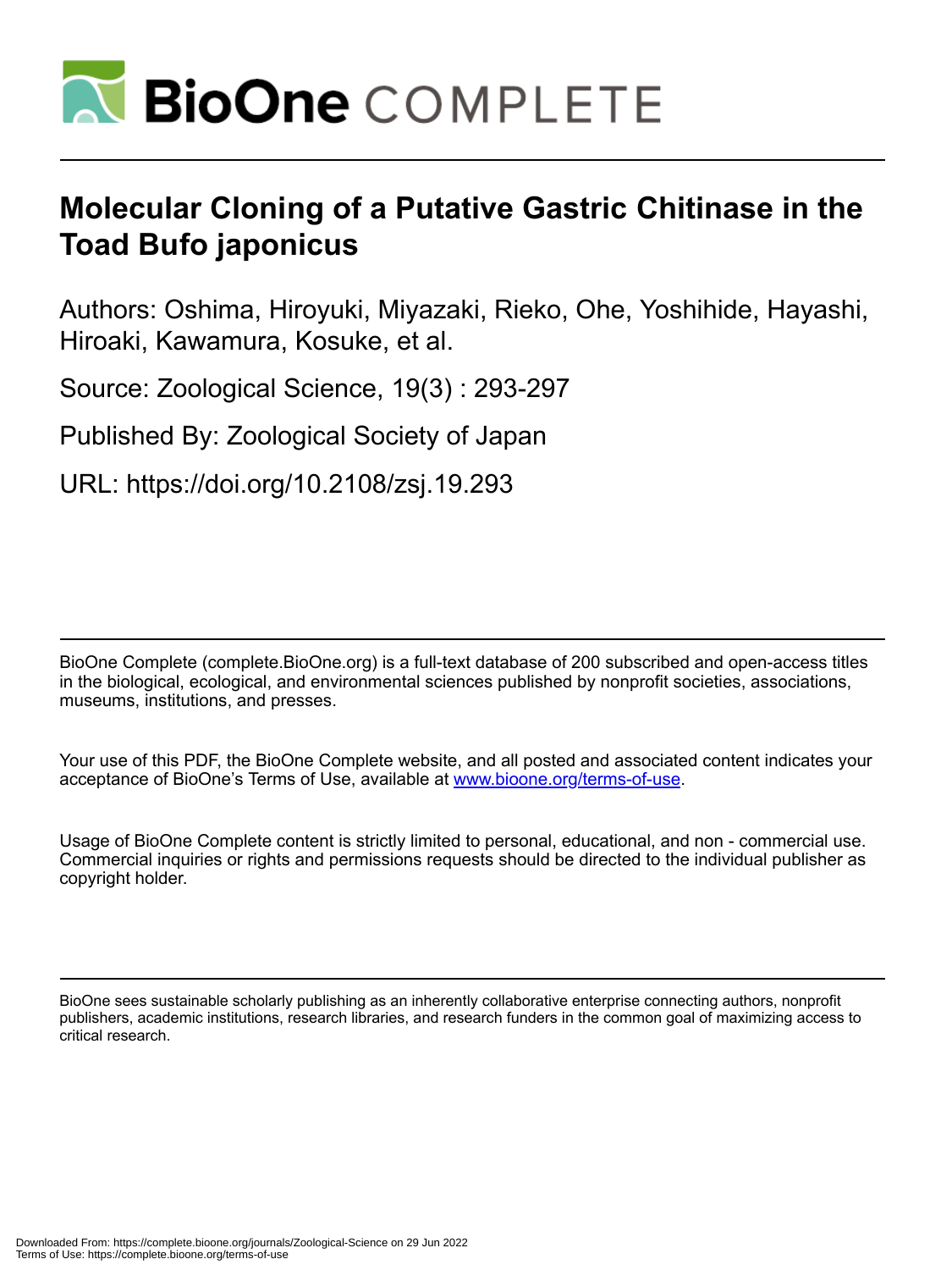# **Molecular Cloning of a Putative Gastric Chitinase in the Toad** *Bufo japonicus*

Hiroyuki Oshima<sup>1</sup>, Rieko Miyazaki<sup>1</sup>, Yoshihide Ohe<sup>2</sup>, Hiroaki Hayashi<sup>3</sup>, Kosuke Kawamura<sup>1</sup> and Sakae Kikuyama<sup>1\*</sup>

1 *Department of Biology, School of Education, Waseda University, Nishi-waseda 1-6-1, Shinjuku-ku, Tokyo 169-8050, Japan* 2 *Institute for Molecular and Cellular Regulation, Gunma University, Maebashi 371-0034, Japan* 3 *Gunma Prefectural College of Health Science, Maebashi 371-0052, Japan*

**ABSTRACT**—On the basis of our preliminary observation that a crude extract of the stomach of the toad *Bufo japonicus* exhibited a chitinase activity with its optimum pH around 3.0, we undertook molecular cloning of a cDNA encoding this putative gastric chitinase. By use of 2 degenerate oligonucleotide primers derived from the 2 conserved regions of the vertebrate chitinases, a reverse transcription-PCR product was obtained. This product was used as a probe to screen a cDNA library constructed from the toad stomach. The longest positive clone was revealed to contain an open reading frame for a putative chitinase protein of 484 amino acids, which protein exhibited sequence similarity to the known vertebrate chitinases. Our data also revealed this putative gastric chitinase to be distinct from the chitinase that we had previously isolated from the pancreas of the same species. In this putative gastric chitinase, both the N-terminal catalytic domain and the C-terminal chitin-binding domain were perfectly conserved, suggesting this protein to function as chitinase in the toad stomach.

**Key words:** amphibia, chitin, chitinase, stomach, toad

## **INTRODUCTION**

Chitin is a β-1,4-linked homo polymer consisting of *N*acetylglucosamine residues that constitutes the cell walls of fungi, the exoskeletons of arthropods including crustaceans and insects and the cuticles of annelids and mollusks (Gooday, 1996; Robyt, 1998). *In vivo* hydrolysis of chitin to acetylglucosamine is performed by the sequential action of a polysaccharidase (chitinase) and an oligosaccharidase (chitobiase; Jeuniaux, 1993). The presence of chitinolytic enzymes has been reported in various invertebrate species. Information about such enzymes in vertebrates, however, is limited. Recently, mammalian chitinases such as chitotriosidase from human macrophages (Renkema *et al*., 1995), acidic mammalian chitinase (AMCase) from the mouse stomach (Boot *et al*., 2001) and chitin-binding protein b04 (CBPb04) from bovine serum (Suzuki *et al*., 2001) have been identified. In lower vertebrates, there are several reports on the presence of chitinase activity mostly in diges-

\* Corresponding author: Tel. +81-3-5286-1517; FAX. +81-3-3207-9694.

E-mail: kikuyama@mn.waseda.ac.jp

tive organs (Micha *et al*., 1973; Jeuniaux, 1993; Marsh *et al*., 2001). However, isolation and molecular characterization of chitinases in lower vertebrates have scarcely been attempted. Very recently, we purified a protein possessing a chitinolytic activity from the toad pancreas (Oshima *et al*., 2001). In fact, this chitinolytic protein was the first amphibian chitinase to be identified, as well as the first pancreatic chitinase to be found in vertebrates. During the course of our study on this toad pancreatic chitinase, we noticed the existence of chitinase activity in the stomach of the toad as well. This finding prompted us to perform molecular cloning of this putative gastric chitinase of the toad. Our results are herein reported.

### **MATERIALS AND METHODS**

#### **Isolation of total RNA and RT-PCR**

Total RNA was isolated from the toad stomach by use of Isogen (Nippon Gene, Toyama, Japan). First-strand cDNA synthesis was performed on 3 µg of total RNA by using SuperScript II reverse transcriptase (GIBCO BRL, Rockville, MD) with  $oligo(dT)<sub>12–18</sub>$ . After thermal denaturation of the enzyme, the cDNA was precipitated with ethanol and used as template for PCR amplification with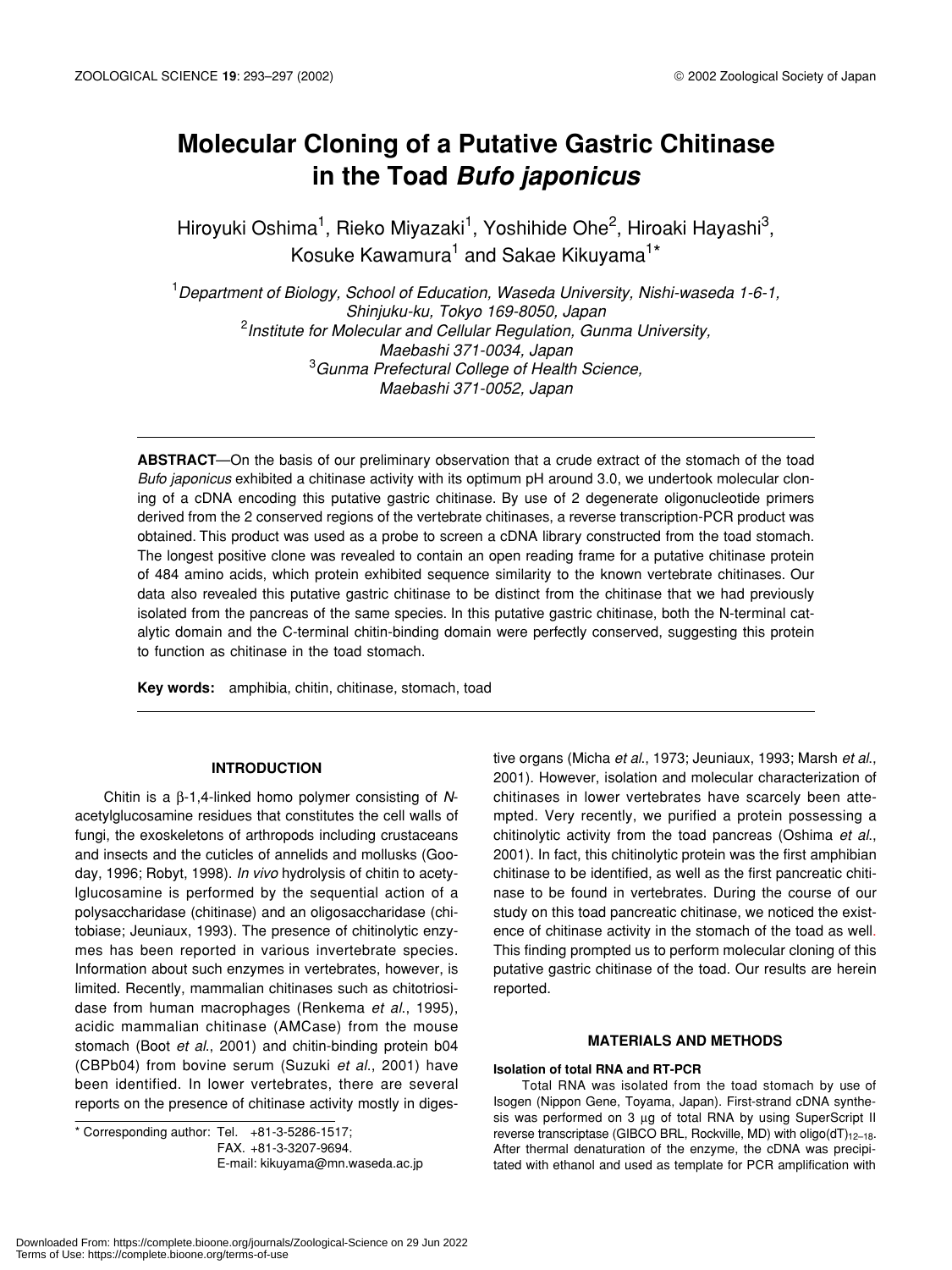degenerate primers. The primers were constructed on the basis of highly conserved regions of known vertebrate chitinases: 5'-CA (AG) TA (CT) (AC) G (ACGT) CC (ACGT) GA (CT) CA (AG) GG-3' as a sense primer and 5'-C (ACGT) A (AG) (AG) TC (AGT) AT (ACGT) GCCCA (ACGT) ACCAT-3' as an antisense primer. The conditions of the PCR reaction were denaturation at 94°C for 5 min followed by denaturation (94°C, 30 sec), annealing (55°C, 1 min) and extension (72°C, 1 min) reactions for 30 cycles. The amplified cDNA fragment was subcloned into plasmid pT7-blue (Novagen, Darmstadt, Germany). The plasmid containing the cDNA encoding toad gastric chitinase was used to transform JM109 competent cells (TaKaRa, Shiga, Japan) and was subjected to sequence analysis.

#### **Construction and screening of a cDNA library from the toad stomach**

A cDNA library of the toad stomach was constructed by using EcoRI-digested Lambda ZAP II (Stratagene, La Jolla, CA). The PCR-amplified chitinase cDNA fragment was labeled with  $\lceil \alpha - \frac{1}{2} \rceil$ <sup>32</sup>P]dCTP by the random-priming method using a BcaBEST Labeling Kit (TaKaRa) and was used to screen the cDNA. Hybridizations were performed at 60°C for 16 hr with the labeled cDNA encoding a partial sequence of toad chitinase. Clones giving positive signals

| AG                                                                                                                                                      | -1   |  |  |
|---------------------------------------------------------------------------------------------------------------------------------------------------------|------|--|--|
| ATGGCAAAGCTTATCCTGTTCACCGGACTGGCATTGCTGCTGAACGCTCAGATAGGCTCTGCCTACGTGCTGTCA                                                                             | 75   |  |  |
| s<br>N A Q I G S<br>A Y<br>v L<br>T G L A L L L<br>F<br>A<br>К<br>L.<br>Ι.<br>L<br>м                                                                    | 25   |  |  |
| TGCTATTTCACCAACTGGGCCCAGTACAGACCTGGACTGGGAAGTTCAAGCCTGACAATATTGACCCATGTCTA                                                                              |      |  |  |
| I.<br>D<br>P.<br>C<br>L<br>G K<br>F<br>к<br>Р<br>D<br>N<br>R<br>$\mathbf{P}$<br>G L<br>F<br>т<br>N<br>w<br>А<br>Q<br>Y<br>с<br>Y                        | 50   |  |  |
| TGTACTCACCTGATTTATGCCTTTGCTGGCATGTCAAACAACCAAATTGCCACAATTGAATGGAATGTAACT                                                                                | 225  |  |  |
| т<br>т<br>I.<br>Е<br>W<br>N<br>D<br>v<br>S.<br>N<br>N<br>Q<br>I<br>A<br>r<br>Y<br>$\mathbf{A}$<br>F<br>A<br>G<br>М<br>т<br>Н<br>L<br>C                  | 75   |  |  |
| TTGTACAGCTCTTTCCAAAACTTAAAAAATCAAAATGGTAACCTGAAGACTCTGCTGGCTATTGGTGGTTGGAAC                                                                             | 300  |  |  |
| L<br>I<br>G<br>G<br>w<br>N<br>N<br>G<br>N<br>L.<br>K<br>т<br>L<br>A<br>F<br>N<br>L<br>К<br>N Q<br>Y<br>S<br>S<br>Q<br>т.                                | 100  |  |  |
| TTTGGCACTGCACCTTTCACCACGATGGTCTCTACTGCTCAGAACCGCCAAACCTTCATCTCATCTGTGATCACA                                                                             | 375  |  |  |
| s<br>т<br>N<br>R Q<br>т<br>F<br>I<br>s<br>v<br>Т<br>F<br>т<br>т<br>м<br>V.<br>S<br>т<br>A<br>- Q<br>G T<br>А<br>Р<br>F                                  | 125  |  |  |
|                                                                                                                                                         | 450  |  |  |
| P<br>G<br>s<br>R<br>G<br>s<br>т<br>Р<br>Q<br>T.<br>D<br><b>W</b><br>Е<br>Y<br>G<br>F<br>D<br>G<br>L<br>D.<br>R<br>o<br>Y<br>F<br>L                      | 150  |  |  |
| GACAAAGCTCTATTTACCACTTTGGTTCAGGAAATGAGGGCAGCTTTTGAGACAGAGGCTTCACAATCAAATAAG                                                                             | 525  |  |  |
| Е<br>т<br>Е<br>s<br>s<br>к<br>Е<br>R<br>A A<br>F<br>А<br>o<br>N<br>F<br>т<br>т<br>L<br>V<br>Q<br>м<br>$\mathbf{A}$<br>L<br>к<br>D                       | 175  |  |  |
|                                                                                                                                                         | 600  |  |  |
| s<br>- S<br>G<br>Υ<br>O<br>I.<br>P<br>o<br>L<br>A V A G G<br>I.<br>N<br>I<br>Q<br>т<br>A<br>R L<br>м<br>V.<br>Ρ                                         | 200  |  |  |
| GCTCAGGCTTTGGATTACTTCCACGTTATGACCTATGATCTGCATGGTTCTTGGGAAGGATATACAGGAGAGAAC                                                                             | 675  |  |  |
| т<br>Y<br>L<br>$\mathbf{H}$<br>- S<br>w<br>Е<br>G<br>Y<br>G<br>Е<br>N<br>т<br>D<br>G<br>D Y<br>F<br>н<br>V<br>M<br>O A<br>L.<br>А                       | 225  |  |  |
| AGCCCACTGTATTCTAACCCTTCTGCCACTGGTGCCAACTCTTACTTGAATGTGGATTATGTCATGAACTACTGG                                                                             | 750  |  |  |
| Υ<br>Υ<br>T –<br>G<br>$\mathbf{A}$<br>N<br>s<br>Y<br>L<br>N<br>v<br>D<br>v<br>М<br>N<br>W<br>S<br>N<br>P<br>s<br>А<br>P L Y<br>s                        | 250  |  |  |
| CTTAACAATGGTGCCCCAGCTTCTAAACTCATTGTTGGATTCCCAACTTATGGACACACTTTCATCCTGAGCAAC                                                                             | 825  |  |  |
| $\mathbf F$<br>P<br>т<br>G<br>H<br>т<br>F<br>I<br>Ŀ<br>s<br>N<br>s<br>к<br>L<br>I.<br>V G<br>Y<br>G<br>$\mathbf{A}$<br>$\mathbf{P}$<br>A<br>N<br>N<br>L | 275  |  |  |
| CCATCTAACACTGCTATTGGTGCCCCTACTTCTGGACCTGGACCTGAAGGACCTTACACTAGGCAGTCTGGATTC                                                                             | 900  |  |  |
| $\mathbf{P}$<br>Υ<br>т<br>R<br>o<br>s<br>G<br>F<br>Ρ<br>т<br>s<br>G.<br>Ρ<br>G<br>P<br>Е<br>G<br>G<br>A                                                 | 300  |  |  |
| s<br>N<br>т<br>А<br>I<br>P<br>TGGGCCTACTATGAAATTTGTACTTTCCTGAAGAATGGAGCTACTAATGTGTGTCTTCTGCTGAAGATGTCCCC                                                | 975  |  |  |
| E<br>P<br>G<br>$\mathbf{A}$<br>т<br>N<br>$\mathbf V$<br>W<br>s<br>s<br>A<br>D<br>v                                                                      | 325  |  |  |
| Е<br>I.<br>c<br>т<br>F<br>L<br>к<br>N<br>A<br>Y<br>Y<br>w                                                                                               | 1050 |  |  |
| TATGCCTACCAGGGAAATGAGTGGTTGGGATATGACAATCAGAAGAGTTTCCAGATAAAGGCTCAGTGGCTGATG                                                                             | 350  |  |  |
| W<br>L<br>G<br>Y<br>D<br>N<br>$\circ$<br>к<br>S.<br>F<br>0<br>I.<br>к<br>A<br>o<br>w<br>L<br>м<br>A Y<br>$Q$ $G$<br>N<br>Е<br>Υ                         |      |  |  |
| AAGAACAACTTTGCAGGTGCTATGGTCTGGGCAATTGATTTGGATGATTTTACTGGTACTTTCTGTAACGAGGGC                                                                             | 1125 |  |  |
| F<br>т<br>G<br>т<br>F<br>C<br>N<br>Ε<br>G<br>I<br>D<br>Ŀ<br>D<br>D<br>$\mathbf{F}$<br>A<br>G<br>А<br>м<br>$\mathbf{V}$<br>w<br>А<br>N<br>N<br>к         | 375  |  |  |
| AAATATCCTCTGATATCCACACTGAAGAATACTTTAGGCGTTCAAGCTTCTGGATGCACACCACCTGCAATTCCT                                                                             | 1200 |  |  |
| P<br>т<br>L<br>A<br>s<br>G<br>C<br>т<br>Ρ<br>P<br>A<br>I<br>L<br>I.<br>s<br>т<br>L<br>к<br>G<br>V<br>Q<br>Υ<br>P<br>Ν<br>к                              | 400  |  |  |
| GTTGCTCCAATCACAGCTGCACCACAAACTGTGCCCAGTGGAGGTGGGTCCAGCGGAGGCTCAAGTGGTAGCTCA                                                                             | 1275 |  |  |
| s<br>G<br>S<br>S<br>G<br>G<br>G<br>s<br>s<br>G<br>G<br>s<br>т<br>v<br>P<br>s<br>I<br>т<br>A<br>A<br>P<br>O<br>A<br>P<br>v                               | 425  |  |  |
| GGTGGTAGCTCAGGAGGTAGTGGATTCTGCGTCGGCAAAGCCAGTGGACTGTACCCTGTGGCTGGAAACACGAAT                                                                             | 1350 |  |  |
| $V$ G<br>A<br>s<br>G<br>L<br>Y<br>Ρ<br>$\mathbf{V}$<br>$\mathbf{A}$<br>G<br>N<br>т<br>N<br>G<br>F<br>C<br>K<br>S.<br>G<br>G<br>s<br>G<br>s<br>G         | 450  |  |  |
| GCTTTCTGGCACTGCTTGAATGGCGTCACCTATGAACAATATTGCCAGGCTGGCCTTGTTTTTGACCCCAGCTGT                                                                             | 1425 |  |  |
| Ρ<br>s<br>C<br>$\mathbf{V}$<br>Υ<br>Е<br>Q<br>Y<br>C<br>Q A G L V F<br>D<br>H<br>C<br>L<br>N<br>G<br>т<br>$\mathbf{F}$<br>w<br>A                        | 475  |  |  |
| GAGTGCTGCAACTGGCCATCATCTGTGTAGTGTTAGTAAAGGCTACACTGAAAATGTCAAACTGAATTGTTACAA                                                                             | 1500 |  |  |
| P<br>s<br>s<br>v<br>$\star$<br>C.<br>C<br>N<br>w<br>Е                                                                                                   | 484  |  |  |
| GTGCTAAAAAAAAATAAACAACATTCAGCATATTCAAAAA                                                                                                                | 1541 |  |  |

**Fig. 1.** Nucleotide and deduced amino acid sequences of putative tGCase cDNA. Annealing positions of primers for RT-PCR are boxed. The putative signal peptide region is underlined. An asterisk indicates the termination codon. A polyadenylation signal (AATAAA) is indicated by boldface type.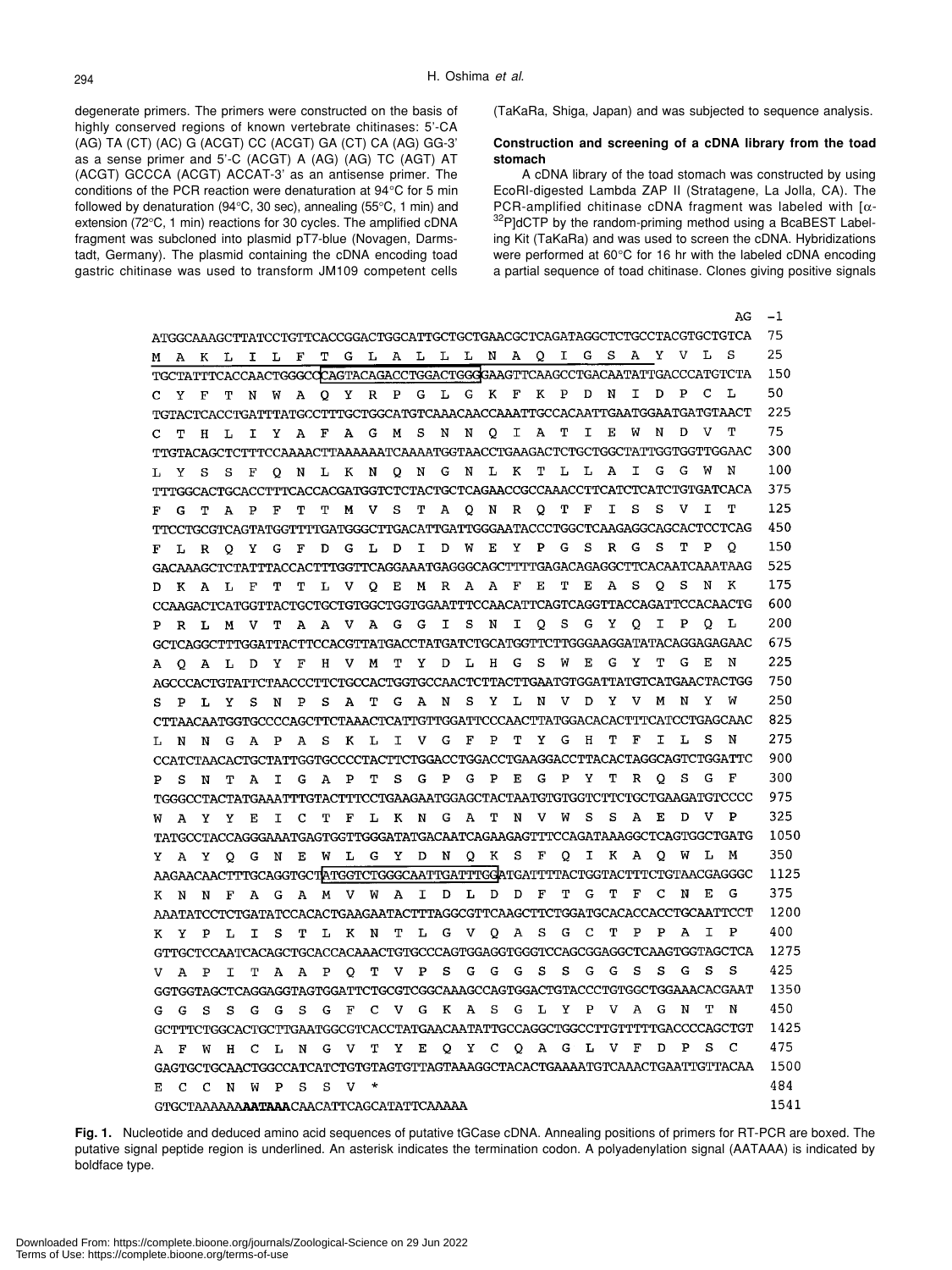were obtained by *in vivo* excision. The cDNA sequences were analyzed by a cycle sequencing method on a DNA sequencer Model 4000L (LI-COR, Lincoln, NE). By use of a computer program (GENETYX-MAC), the molecular weight and isoelectric point of the putative chitinase predicted from a cDNA encoding the mature protein were calculated.

#### **Northern blot analysis**

Total RNAs extracted from various organs were electrophoresed in 1% formaldehyde-agarose gel and transferred to a nylon membrane. The RNAs were fixed on the membrane by UV-crosslinking. Hybridizations with the radiolabeled cDNAs were performed for 16 hr at 60°C following addition of the probe to the pre-hybridization solution (Sambrook *et al*., 1989). The filters were washed for 30 min at 60°C with 0.1-fold standard saline citrate containing 0.1% SDS and placed in contact with X-ray film (Eastman Kodak, Rochester, NY) for 16 h at  $-80^{\circ}$ C.

# **RESULTS**

One PCR product (997 bp) was obtained by using as primers synthetic nucleotides coding for a conserved region of vertebrate chitinase sequences. By employing this product as a probe, we isolated chitinase cDNA from a toad stomach cDNA library. The nucleotide sequence of the longest clone obtained was analyzed. This clone was estimated to be 1541 bp long, and it had an open reading frame of 1452 bp encoding the toad putative gastric chitinase protein consisting of 463 amino acid residues and a putative signal peptide of 21 amino acid residues (Fig. 1). The molecular mass and isoelectric point of the predicted mature protein were calculated to be 50 kDa and 4.89, respectively.

| tGCase<br>mAMCase<br>bCBPb04<br>tPCase<br>hChitotriosidase | 1 MAKLILFTGLALL NAQIGSAYVLSCYFTMWAQYRPGLGKFKPDNIDP LLCTHLIYAFAG<br>1 MAKLLLVTGLALLLNAQLGSAYNLIICYFTMWAQYRPGLGSFKPDDINP LLCTHLIYAFAG<br>1 MAKLIFLTGLAFLLNAQLGSAYQLVCYFSMWAQYRPGLGSFKPDNIDP LLCTHLIYAFAG<br>WL--L-WAGLFLLLHVQLGSTYKLVCYFTNWSQYRPDQGKYVPGNIDPQLCTHLVYAFAT<br>$\mathbf{1}$<br>1 WVRSVAWAGFMVLLMIPWGSAAKLVCYFTNWAQYRQGEARFLPKDLDPSLCTHLIYAFAG | 60<br>60<br>60<br>57<br>60      |
|------------------------------------------------------------|----------------------------------------------------------------------------------------------------------------------------------------------------------------------------------------------------------------------------------------------------------------------------------------------------------------------------------------------------------|---------------------------------|
| tGCase<br>mAMCase<br>bCBPb04<br>tPCase<br>hChitotriosidase | 61 VONNEITTIEWNDVTLYKAENDLKNRNSKLKTLLAIGGWNFGTAPETTMVSTSONROTEI<br>MSNSEITTIEWNDVALYSSENDLKKKNSQLKILLAIGGWNFGTAPFTAMVATPENRKTEI<br>61<br>58 WNEHKIAPYEWNDDVLYKQFNDLKQKNKNLVTLLAIGGWNFGTQKFTDWVASSGNRSIFI<br>MTNHQLSTTEWNDETLYQEFNGLKKMNPKLKTLLAIGGWNFGTQKFTDMVATANNRQTFV<br>61                                                                           | 120<br>120<br>120<br>117<br>120 |
| tGCase<br>mAMCase<br>bCBPb04<br>tPCase<br>hChitotriosidase | 121 SSVITFLRQYGFDGLDIDKEYPGSRGSTPQDKALETTLVQEMRAAFETEASQSNKPRLMV<br>121 TSVIKFLROYGFDGLDLDV 3YPGSRGSPPODKHLFTVLVKEMREAFEGEATESNRPRLVV<br>118 KSMIAYLRONNFDGIDLDFEYPGSRGSPPEDKORFTMLIQEMLDAFNEEARSSGLPRLLI<br>121 NSALRFLRKYSFDGLDLDWEYPGSQGSPAVOKERFTTLVQDLANAFQQEAQTSGKERLLL                                                                            | 180<br>180<br>180<br>177<br>180 |
| tGCase<br>mAMCase<br>bCBPb04<br>tPCase<br>hChitotriosidase | 181   JAAVAGGISNIQSGYQIPQLAQALDYFHVAITYDLHGSWEGYTGENSPLYSNPSATGANSY<br>181   JAAVAGGISNIQAGYEIPELSKYLDFIHVAITYDLHGSWEGYTGENSPLYKYPTETGSNAY<br>181   JAAVAAGISNIQAGYEIPQLSQYLDFIHVAITYDFHGSWEGYTGENSPLYKYPTDTGSNTY<br>178   JAAVAAGISNIQ                                                                                                                  | 240<br>240<br>240<br>237<br>240 |
| tGCase<br>mAMCase<br>bCBPb04<br>tPCase<br>hChitotriosidase | 241 LAVDYVANYMLNNGAPASKLIVGFPITYGHTFILSNPSNTAITGAPTSGPGPEGPYTROSGF<br>241 LAVDYVANYMKNNGAPAEKLIVGFPEKGHTFILRNPSDNGIGAPTSGDGPAGAYTROAGF<br>241 LAVEYAANYMKKNGAPAEKLIITGFPAKGHNFILRDASNNGIGAPTSGAGPAGPYTREAGF<br>238 FNIHFAMNWKNNGAPAEKLLLGFPINGRTFRNPNPNMCDVSIPVSGAGSAGSYTREAGE<br>241 LUVDAAVQVILQKGTPASKLILLGMPINGRSFTLASSSDTRVGAPATSSGTPGPFIKEGOM      | 300<br>300<br>300<br>297<br>300 |
| tGCase<br>mAMCase<br>bCBPb04<br>tPCase<br>hChitotriosidase | 301 WAYYEIICTFLKNGATNVWSSAEDVPYAYQGNEWLGYDNQKSFQIKAQWUMKNNFAGAWW<br>301 WAYYEIICTFLRSGATEVWDASQEVPYAYKANEWLGYDNIKSFSVKAQWUKQNNFGGAWIM<br>301 WAYYETCAFLKDGATEANDDSQNVPYAYKGTEWYGYDNVNSFRIKAOWLXENNFCGANY<br>298 WAYYETCTWL-SGSTVKWIPDQRVPYACKSNEWYGFDNQESYECKVRFLKESGFCGAMY<br>301 LAYYEVGSW--KGATKQRIQDQKVPYIFRDNQWGFDDVESFKTKVSYLKQKGLGGAMW            | 360<br>360<br>360<br>356<br>358 |
| tGCase<br>mAMCase<br>bCBPb04<br>tPCase<br>hChitotriosidase | 361 AUDLDDETGTFCNQGKFPLINTLKDALGLKSATC-NA--S--TQSSEP---------NSS<br>357 AUDLDDFEGRFCNOGRYPLINHLKSLLEGSTVNCPGEICGGISIPTTPSATTTTTTTTAK<br>359 ALDLDDFAGFSCNOGRYPLIQTLRQEL--S-L--P---Y----L---PSG--TPELEVPK                                                                                                                                                 | 411<br>407<br>406<br>416<br>401 |
| tGCase<br>mAMCase<br>bCBPb04<br>tPCase<br>hChitotriosidase | 407 2-----GNESG-SGNKSSSSEGRGYGAGSADGLYPVADNRNAF ING VNGITYKONGLTGL<br>417 PDCTTPEPPVTPPPVPPVIDVDPNFCVEKTDGLHVNPLNTNKFYIGANGRTYSMKGADGL<br>402 BG--QPSEP-EHGP-SPG-Q-D-TFCQGKADGLYPNPRERSSFYSCAAGRLFQQSCPTGL                                                                                                                                               | 469<br>461<br>460<br>476<br>454 |
| tGCase<br>mAMCase<br>bCBPb04<br>tPCase<br>hChitotriosidase | 470 VFDPSCECOWPSSV<br>VEDTSCNCCNWP----<br>462<br>VFDTSCHCCVWA---<br>461<br>VFQASCNCCNVP<br>477<br>455 VFSNSCKCCTWN---                                                                                                                                                                                                                                    | 484<br>473<br>472<br>488<br>466 |

**Fig. 2.** Amino acid sequence comparison of putative tGCase, mouse (m) AMCase (Boot *et al*., 2001; accession number AF290003), bovine (b) CBPb04 (Suzuki *et al*., 2001; accession number AB051629), tPCase (Oshima *et al*., 2001; accession number AJ345054) and human (h) chitotriosidase (Boot *et al*., 1995; accession number U29615). Identical amino acid residues among the 5 chitinases are shown in white letters. Identical residues among any 3–4 chitinases are shadowed. The catalytic center for chitinase activity is underlined and the chitin-binding site, doubly underlined.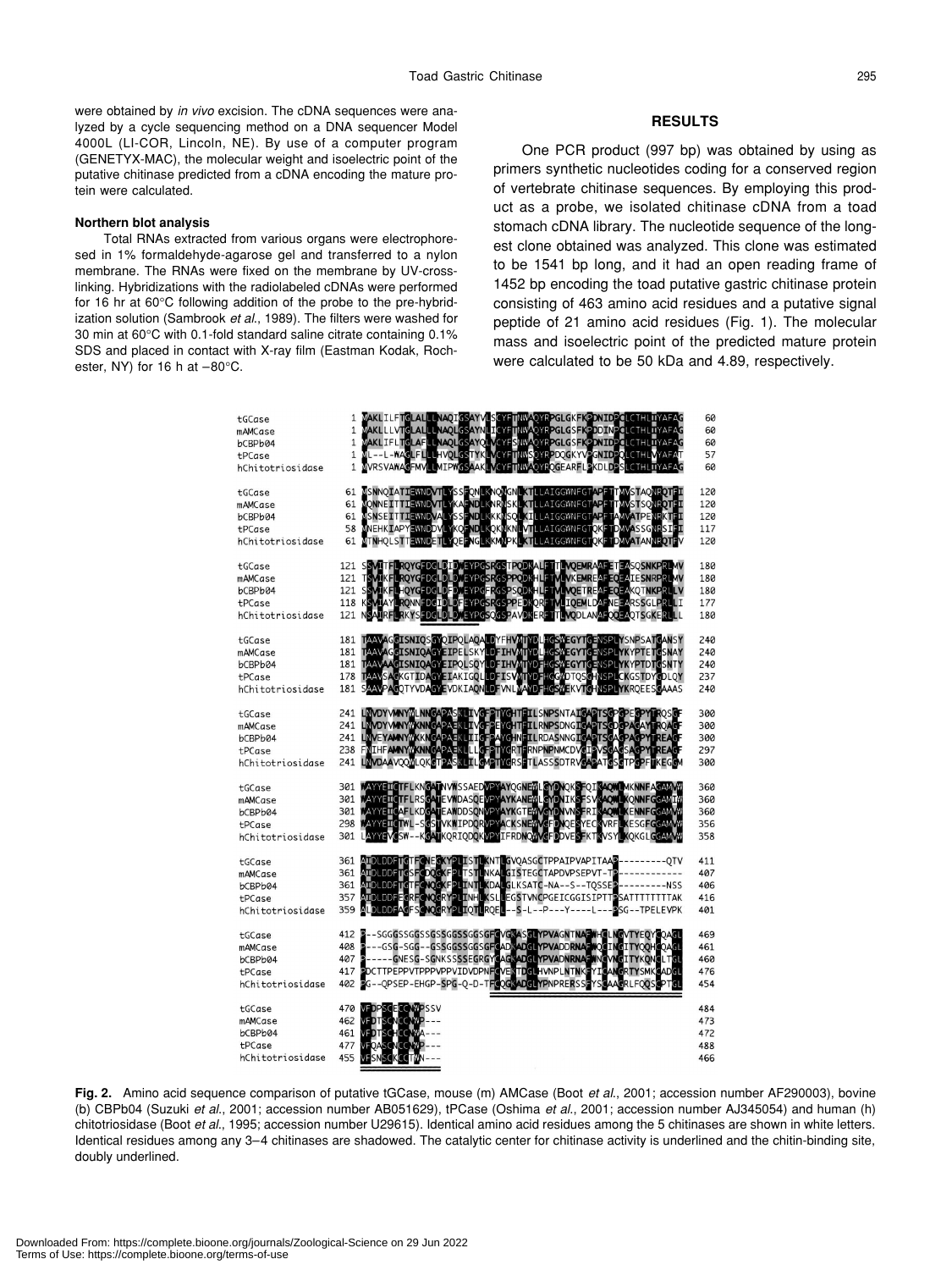

**Fig. 3.** Northern blot analysis of RNA from various organs of *Bufo japonicus* for detection of mRNA for tGCase. Total RNAs of the stomach (lane 1), brain (lane 2), kidney (lane 3), large intestine (lane 4), liver (lane 5), lung (lane 6), olfactory epithelium (lane 7), pancreas (lane 8) and small intestine (lane 9) were hybridized with the radiolabeled tGCase cDNA. The amount of the applied RNA was 15 µg in each case except for the stomach, where 5 µg RNA was applied.

Comparison of the amino acid sequence between the putative toad gastric chitinase (tGCase) and known vertebrate chitinase family proteins revealed homologies of 75.9, 70.3, 52.1 and 50.2% with mouse AMCase, bovine CBPb04, toad pancreatic chitinase and human chitotriosidase, respectively. Like these vertebrate chitinases, this putative tGCase was predicted to contain an N-terminal catalytic domain and a C-terminal chitin-binding domain (Fig. 2).

Northern blot analysis revealed the toad putative gastric chitinase mRNA to be 1.5 kb long and to be expressed in the stomach but not in other organs so far tested (Fig. 3).

#### **DISCUSSION**

Considering that amphibians eat chitin-covered preys, it is highly probable that chitinolytic enzymes would be required for the digestion of the ingested animals. In fact, Micha *et al*. (1973) demonstrated chitinase activity in the gastric mucosa and pancreas of 4 species of amphibians, i. e., *Rana temporaria*, *Bufo marinus*, *Salamandra salamandra taeniata* and *Triturus alpestris alpestinus*. However, it was only very recently that the isolation and molecular characterization of an amphibian chitinase was done. We isolated from the pancreas of the toad *Bufo japonicus* a 60-kDa protein possessing a potent chitinase activity with a considerable amino acid sequence homology (about 50%) with known mammalian chitinases (Oshima *et al*., 2002). Using a cDNA encoding this chitinase as a probe, we found the mRNA for this enzyme to be expressed exclusively in the pancreas. We designated this chitinase as toad pancreatic chitinase (tPCase). The optimum pH of tPCase was 6.0.

On the other hand, we noticed that a crude extract of the stomach from the same species exhibited chitinase activity (unpublished data), indicating that another chitinase, perhaps different from tPCase, exists in the stomach of the toad. In the present experiment, we obtained a cDNA clone encoding a putative tGCase from a cDNA library of the toad stomach, and found the predicted amino acid sequence to be distinct from that of tPCase. This putative tGCase was expressed in the stomach but not in other organs so far studied. It is of interest to note that its amino acid sequence showed higher homology with AMCase from the mouse stomach than with other known vertebrate chitinases of extra-stomach origin.

Chitinases are classified into 2 different families, namely, families 18 and 19, on the basis of the amino acid sequence similarity of their catalytic domain (Davies and Henrissat, 1995). Judging from the predicted amino acid sequence of the putative tGCase, this enzyme seems to belong to the family-18 chitinases. In these chitinases, the catalytic center of the chitinase activity was identified in a study using mutant recombinant chitinase (Renkema *et al*., 1998). In the case of family-18 chitinases, the second Asp (D) and Glu (E) in the DG-D-D-E motif of the N-terminal catalytic domain are considered to be essential for chitinase activity (Bleau *et al*., 1999). In addition, 6 cysteine residues forming 3 sets of disulfide bonds in the chitin-binding domain are reported to be essential for exerting chitinolysis (Tjoelker *et al*., 2000). In our putative tGCase, both of these structures were perfectly conserved (Fig. 3), suggesting that tGCase functions as a chitinolytic enzyme in the toad stomach.

#### **ACKNOWLEDGMENTS**

This study was supported by a grant-in-aid from the Ministry of Education, Science and Culture, of Japan and by a research grant from Waseda University to SK.

#### **REFERENCES**

- Bleau G, Massicotte F, Merlen Y, Boisvert C (1999) Mammalian chitinase-like proteins. EXS 87: 211–221
- Boot RG, Blommaart EF, Swart E, Ghauharali-van der Vlugt K, Bijl N, Moe C, Place A, Aerts JM (2001) Identification of a novel acidic mammalian chitinase distinct from chitotriosidase. J Biol Chem 276: 6770–6778
- Davies G, Henrissat B (1995) Structures and mechanisms of glycosyl hydrolases. Structure 3: 853–859
- Gooday GW (1996) Aggressive and defensive roles for chitinases. In: "Chitin Enzymology Vol 2" European Chitin Society, Ed by Muzzarelli RAA, pp 125–134
- Jeuniaux C (1993) Chitinolytic systems in the digestive tract of vertebrates: a review. In: "Chitin Enzymology Vol 1" European Chitin Society, Ed by Muzzarelli RAA, pp 233–244
- Marsh RS, Moe C, Lomneth RB, Fawcett JD, Place A (2001) Characterization of gastrointestinal chitinase in the lizard *Sceloporus undulatus garmani* (Reptilia: Phrynosomatidae). Comp Biochem Physiol B 128: 675–682
- Micha JC, Dandrifosse G, Jeuniaux C (1973) Distribution and tissue localization of chitinase synthesis in lower vertebrates. Arch Int Physiol Biochim 81: 439–451
- Oshima H, Miyazaki R, Ohe Y, Hayashi H, Kawamura K, Kikuyama S (2002) Isolation and sequence of a novel amphibian pancreatic chitinase. Comp Biochem Physiol B (in press)
- Renkema GH, Boot RG, Muijsers AO, Donker-Koopman WE, Aerts JM (1995) Purification and characterization of human chitotri-